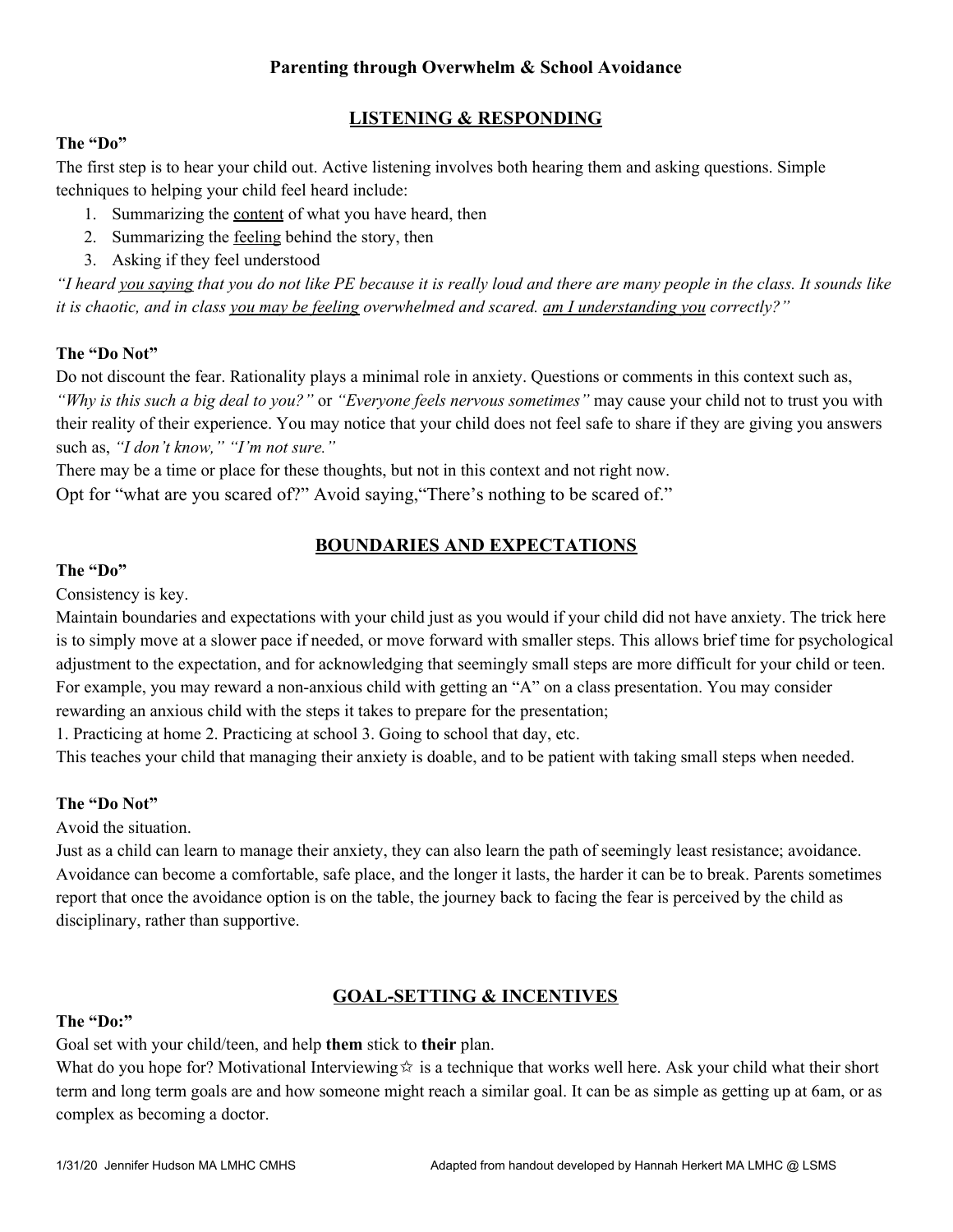✩**Motivational Interviewing** is a methodical line of questioning that helps people find their internal motivation to resolve ambivalent feelings/insecurities. The 5 principles of MI include:

- 1. Express empathy through reflective listening.
	- "I hear that school is overwhelming right now, and it must be difficult for you."
- 2. Develop discrepancy between the goal and the current behavior.
	- "Your goal is to do well in school, but we can't reach that goal if you don't go."
- 3. Avoid argument and direct confrontation.
	- "You're upset with me for making you go. Let's talk again during a calm moment."
- 4. Adjust to resistance, rather than directly opposing it.
	- "It sounds like you are looking for options other than attending school, tell me more."
- 5. Support self-efficacy and optimism.
	- ○ "I know you can do it. I know the goals you have for yourself and I will help you to accomplish them, even if that means making the decision for you to go to school when its uncomfortable for you. I have seen you meet some big challenges in life before and you did great!"

#### **The "Do Not"**

Impose goals on your child, or discount small ones. Buy-in is crucial at this stage, because fear is a powerful feeling.

#### **The "Do:"**

 Reward progress on a scheduled basis. Let your child or teen know in advance the incentives that are available for each step that has been reached. Again, your child's input here is crucial. Make a list of rewards and incentives. Match small rewards with small steps, and big incenties with big goals reached.

 For example, a family game night at home would match well with a small accomplishment such as completing their assignments for the night. A day-long outing is a large reward that could pair well with getting ready on time every day and attending a full week of classes.

# **HELPING WITH COPING**

### **The "Do:"**

Routine! Practice healthy habits on a schedule.

- Make a sleep schedule, no electronics, chart time
- Work in time for fun/movement
- Eat healthy
- Eliminate (or reduce) energy drinks/caffeine/drugs/alcohol
- Homework and reading daily
- Boundaries and time limits with technology
- ● Make a coping box and include items that support your child such as: journal and pens, essential oils, positive notes, coloring pages, a fidget toy, tea/cocoa, scented lotion, a book, hard candy, putty, heating pad, etc.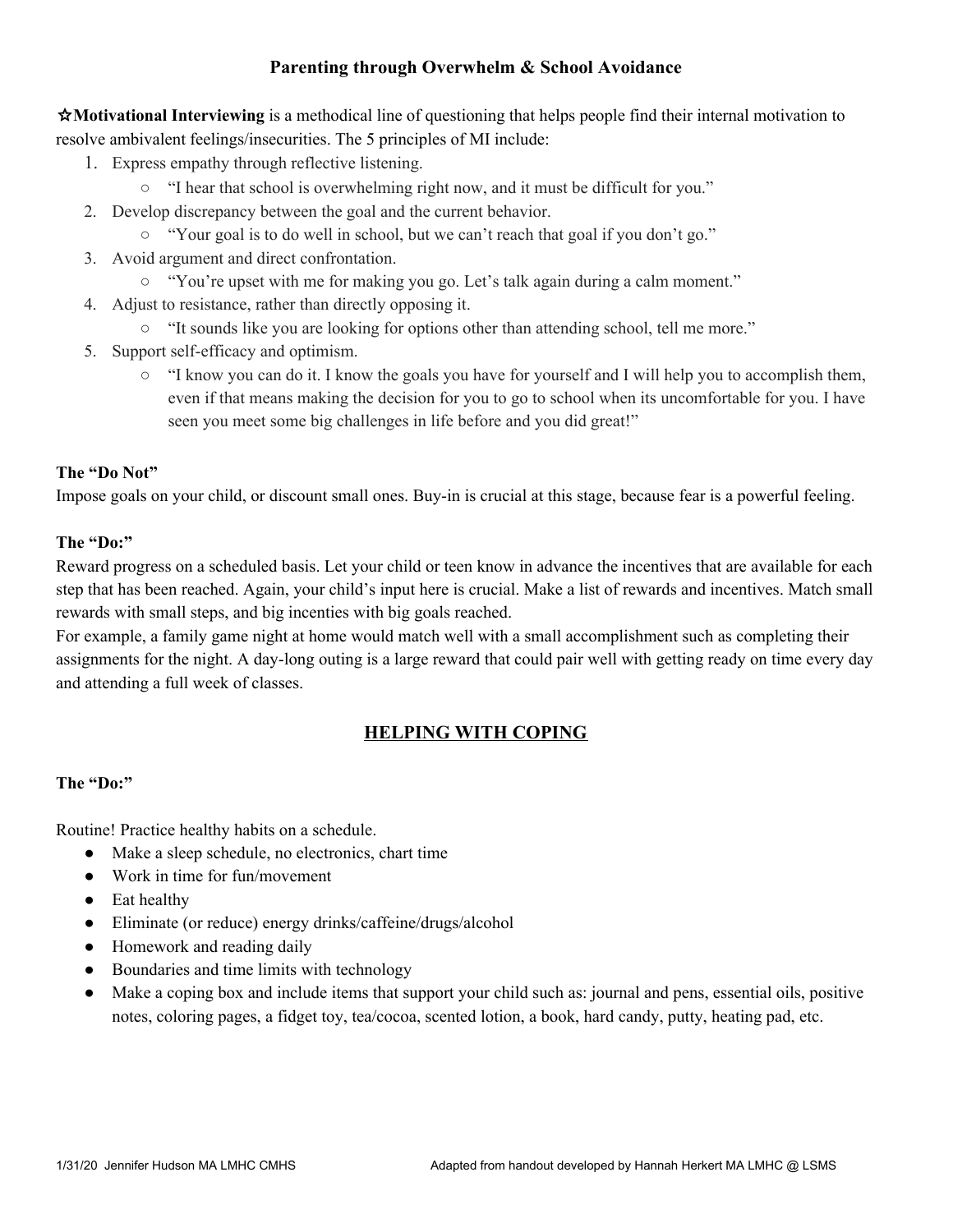#### **The "Do Not"**

Do not make avoidance comfortable.

 If your child is staying home for the day, eliminate electronics and time to lounge. Make expectations and routines predictable and clear. Make sure that the schedule stays the exact same, with wake up and bedtimes the same. Make a list of chores and homework for your child and continue to check in. Schedule and activity, their day at home should mirror a day at school. \*remember, being at school is much more helpful than staying home. If your child is staying home sick, consider scheduling an appointment with their doctor or other provider. Stomach aches, headaches, and other somatic symptoms are often related to anxious overwhelm which is directly connected to avoidance.

#### **Thoughts to Consider:**

- ● Attending school and getting an education is not something to be negotiated. However, when a child is refusing school, it can be helpful to identify their goals and help them to develop a system of incentives to help them re-engage.
- ● Not going to school has many short term rewards- playing video games at home, lounging all day, avoiding fears. Eliminate the rewards at home so that the behavior will shift and your child will re-engage with school.
- Communicate with your school. Let them know there is an issue at the beginning, and don't put it off until your child is already very far behind. Catching up can be more emotionally difficult for your family.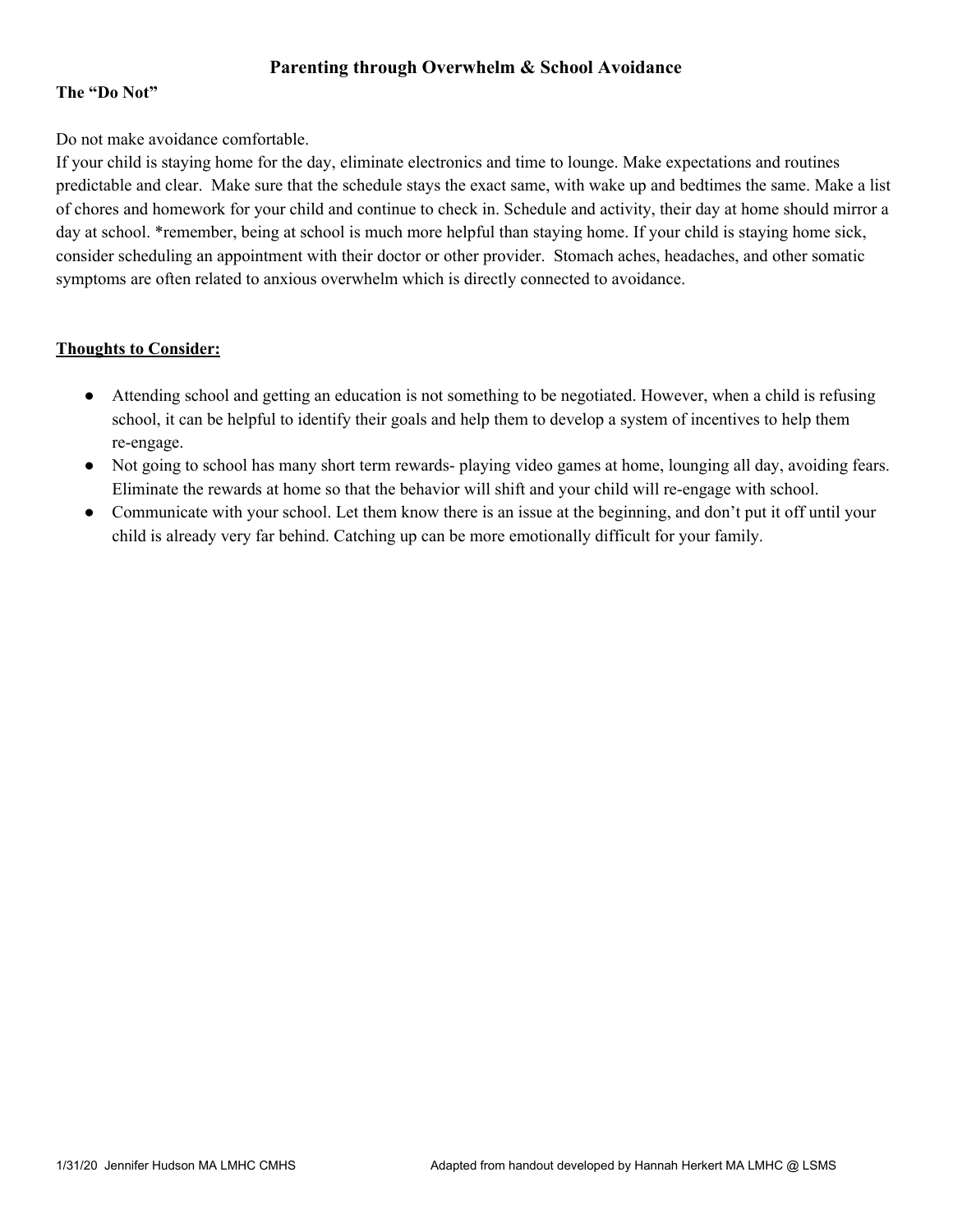**Below are some tools that can be used as you collaborate with your child and as you implement these strategies with your child.**

## **The C.A.L.M. Communication Technique**

## **C - CONNECT**

 This is where you really connect with your kid. It's a true connection with your child. You put your phone down and you use your body to indicate that you are deeply listening to your child.

## **A - AFFECT**

 This is affect matching. Your child looks sad, you look sad. If they look scared, you look scared. You may not be experiencing the same emotions but you're letting them know that you really understand their experience in that moment. Don't tell them how they should be feeling, or try to fix it as that could escalate their distress.

## **L - LISTEN**

 Paraphrase, clarify and summarize or wonder out loud all with that affect. That way you can really listen to what your child is saying — have them feel that they've really been heard.

## **M - MIRRORING**

 Sit in the moment with your child and let them share what they are feeling. Empathize but don't try to fix it. You want your child to feel like you are the person who really gets them.

| INCENTIVES |        |       |  |
|------------|--------|-------|--|
| Small      | Medium | Large |  |
|            |        |       |  |
|            |        |       |  |
|            |        |       |  |
|            |        |       |  |
|            |        |       |  |
|            |        |       |  |
|            |        |       |  |
|            |        |       |  |
|            |        |       |  |
|            |        |       |  |
|            |        |       |  |

# **INCENTIVES**

1/31/20 Jennifer Hudson MA LMHC CMHS

Adapted from handout developed by Hannah Herkert MA LMHC @ LSMS